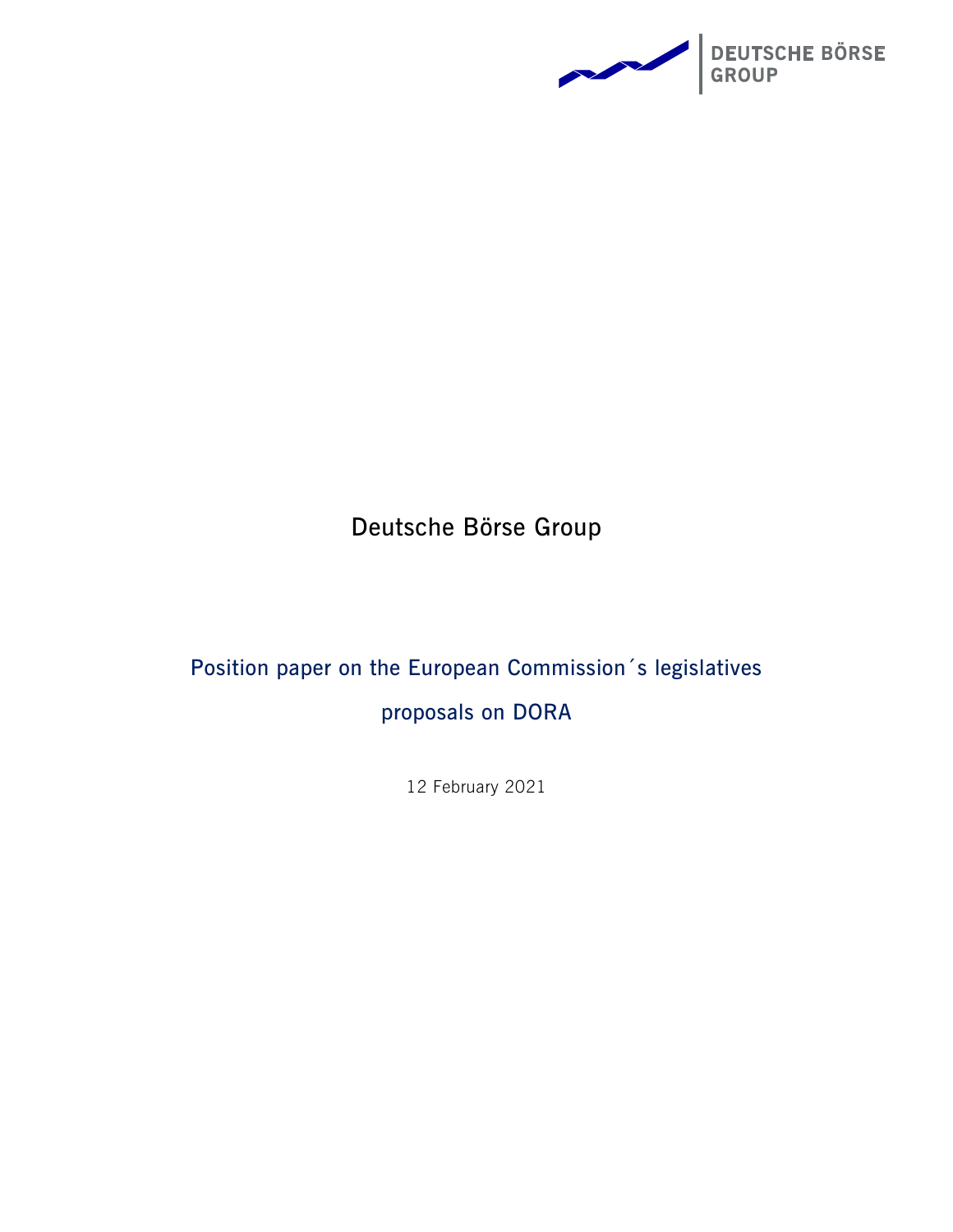## A. General remarks

Deutsche Börse Group (DBG) appreciates the European Commission´s ongoing efforts to make Europe fit for the digital age and develop a Digital Single Market. Therefore, we welcome the regulatory initiatives in the Digital Finance Package including those proposals which are of most importance for DBG and to which we have partly already responded in the respective "have your say" procedure:

- the pilot regime for DLT market infrastructures;
- Regulation Markets in Crypto-Assets (MiCA);
- Digital Operational Resilience Act for the financial services industry (DORA) and the
- Directive amending directives 2006/43/EC, 2009/65/EC, 2009/138/EU, 2011/61/EU, EU/2013/36, 2014/65/EU, (EU) 2015/2366 and EU/2016/2341.

It is important that technological progress and the opportunities it creates - such as efficiency gains, innovation and flexibility - do not unfold unregulated bringing potentially significant risks to financial stability and consumer protection. Rules and appropriate requirements for IT security are needed that promote confidence in the new technology and ensure supervisory powers to take corrective action in the event of misconduct and clearly assign responsibility. Considering the implications of the Digital Finance Package on stability and integrity of financial markets, we strive to remain at the forefront of the digital regulatory debate.

We see the current developments as an opportunity to ensure that existing and future markets continue to be organized in a resilient, secure and transparent manner - with increased flexibility and efficiency. Therefore, we appreciate that DORA is designed as "lex specialis", which ideally reduces uncertainty and double regulation. We think it is of utmost importance to find the right balance between "security" and the use of innovative technologies within the financial sector.

New digital technologies are a decisive factor here, but it has to be made sure that the all the lessons drawn from the financial crisis 2008 regarding financial stability and market integrity are still in place. Experience from past financial crises in particular has shown that fundamental principles such as consumer protection, financial stability or the conduct of an orderly monetary policy must under no circumstances be compromised and must be ensured in the interests of society, irrespective of the technology used. These principles should not be invalidated by the mere reference to the promises of new technologies.

Please find our key positions towards DORA hereunder and note that these are preliminary and will be more detailed in due course of the legislative processes. We have based our assessment on the latest documents made available by the European Commission on 24 September 2020.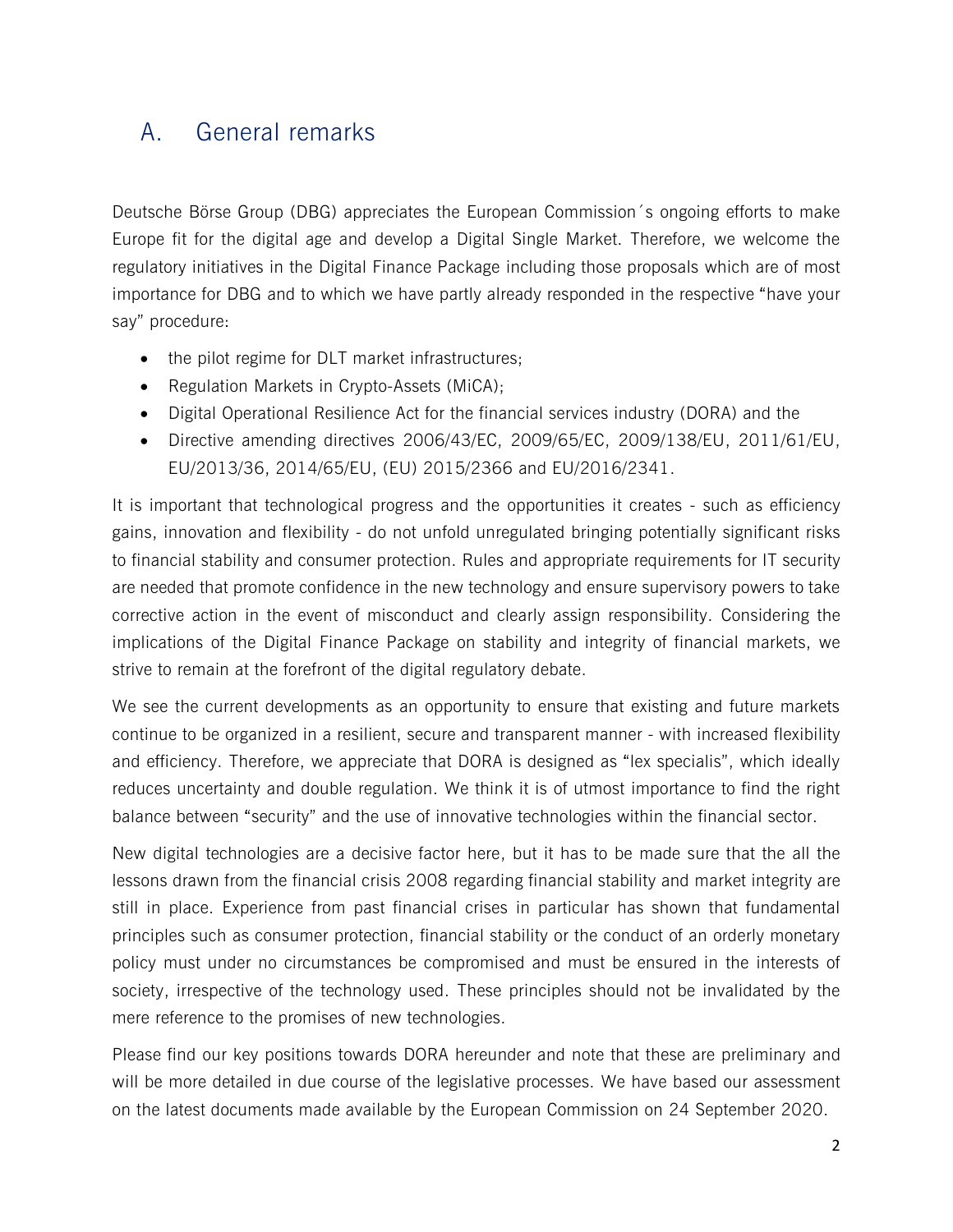# B. Key Positions

- **Harmonized rules within the EU are needed** to make the Digital Single Market more secure
- DORA will be the "**lex specialis**" used by FMIs and puts a spotlight on ICT security
- DORA should keep the **balance between security for the financial system and the innovative use of technology**
- **Industry should help define the "state of the art" of technology**
- **Harmonized rules for cloud outsourcing necessary** for the finance sector
- **Voluntary standard contract clauses are appreciated**
- We welcome that the **principle of proportionality** is addressed, but fear too prescriptive rules
- The **precedence of sector specific financial regulation against horizontal rules is welcomed**
- **Alignment with global standards** on key definitions, international cooperation and acknowledgment of industry initiatives could be beneficial
- **Some requirements seem at least partially unfeasible**
- **More clarification is needed for the effective assessment of sub-contracting chains**
- **Conditions on sub-outsourcing in third countries are disproportionate** and would hinder global operations
- The **designation of critical ICT third-party service providers seems not fully defined**
- We see **significant challenges with regard to critical ICT third party service providers**
- **ICT third-party providers should not be obliged to let financial entities take copies of high-risk evidence**, but make these available in a secure, non-proliferating way
- **Level 1 provisions should be flexible enough to accommodate the different types of service providers within the scope of the oversight framework** for critical third-party providers
- Financial supervisors must be aware of the **potential consequences of requesting specific patches** from Cloud Service Providers (CSPs)
- **Streamline ICT-related incident reporting and address overlapping reporting requirements and harmonization of testing**
- Specific exit plans and timelines should be considered per service
- **Threat-led penetration tests should explicitly be allowed to also be performed by the financial entity itself**
- IT Asset Management procedures seem appropriate
- **Proportionality and risk-based approach necessary** to define penalties and measures on breaches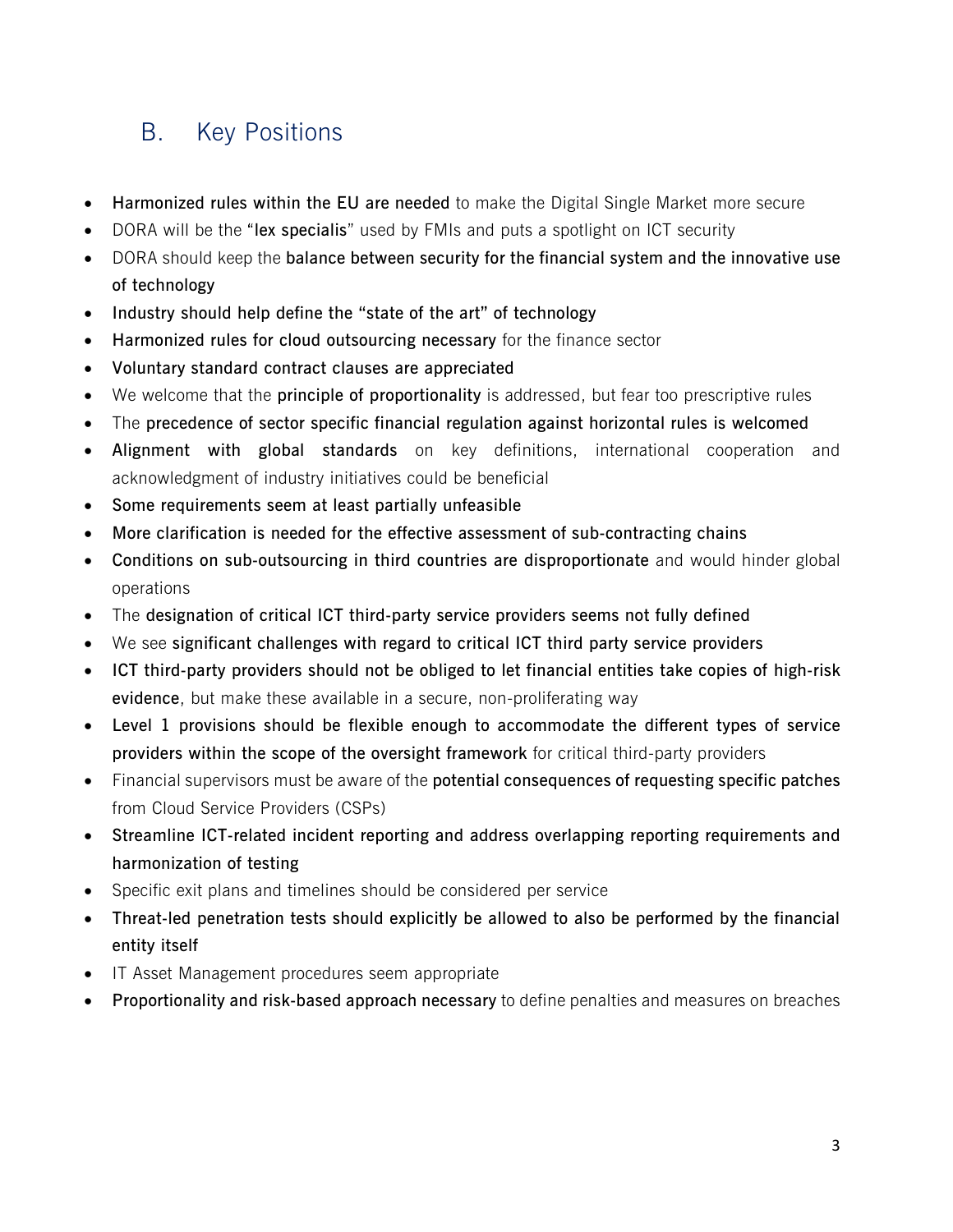## C. DBG views on DORA

**Harmonized rules within the EU are needed to make the Digital Single Market more secure:** As a general remark, we appreciate that the European Commission mostly relies on proposals for regulations in its Digital Finance Package, instead of directives. Fragmentation among Member States (e.g. different implementation/ "gold-plating") creates legal uncertainty, asymmetry and hinders economies of scale.

Further, we acknowledge that the European Commission builds upon already existing rules and regulations, as well as sector specific frameworks (e.g. MiFID II, NIS Directive, EMD, PSD2, AIFMD, UCITS and CRD) with which market participants are already familiar.

**DORA will be the "lex specialis" used by FMIs and puts a spotlight on ICT security:** The proposal for the regulation provides high standards, clarity and aligns supervision. However, it has to be ensured that the goals of innovation friendliness and security are achieved and not conflicting with each other. This is also true with regard to the upcoming rules on NIS 2.0 or the directive on the resilience of critical entities (RCE).

**DORA should keep the balance between security for the financial system and the innovative use of technology:** The provisions foreseen in DORA should not unintentionally make the use of an innovative technology in the EU´s financial sector unattractive or impossible. If some provisions would make it impossible for third-country service providers to offer their solutions effectively in the EU, this could lead to detriments for the financial industry (e.g. related to costs, less-attractive offerings for EU financial clients), compared to other jurisdictions.

**Industry should help define the "state of the art" of technology**: Due to the rapid technological changes, we recommend a risk-based approach by the companies to fulfil their security obligations and to help define "state of the art" technology, instead of regulators alone. Companies might otherwise struggle to comply with such rules and regulators might find themselves under time pressure to adjust existing requirements in on short notice.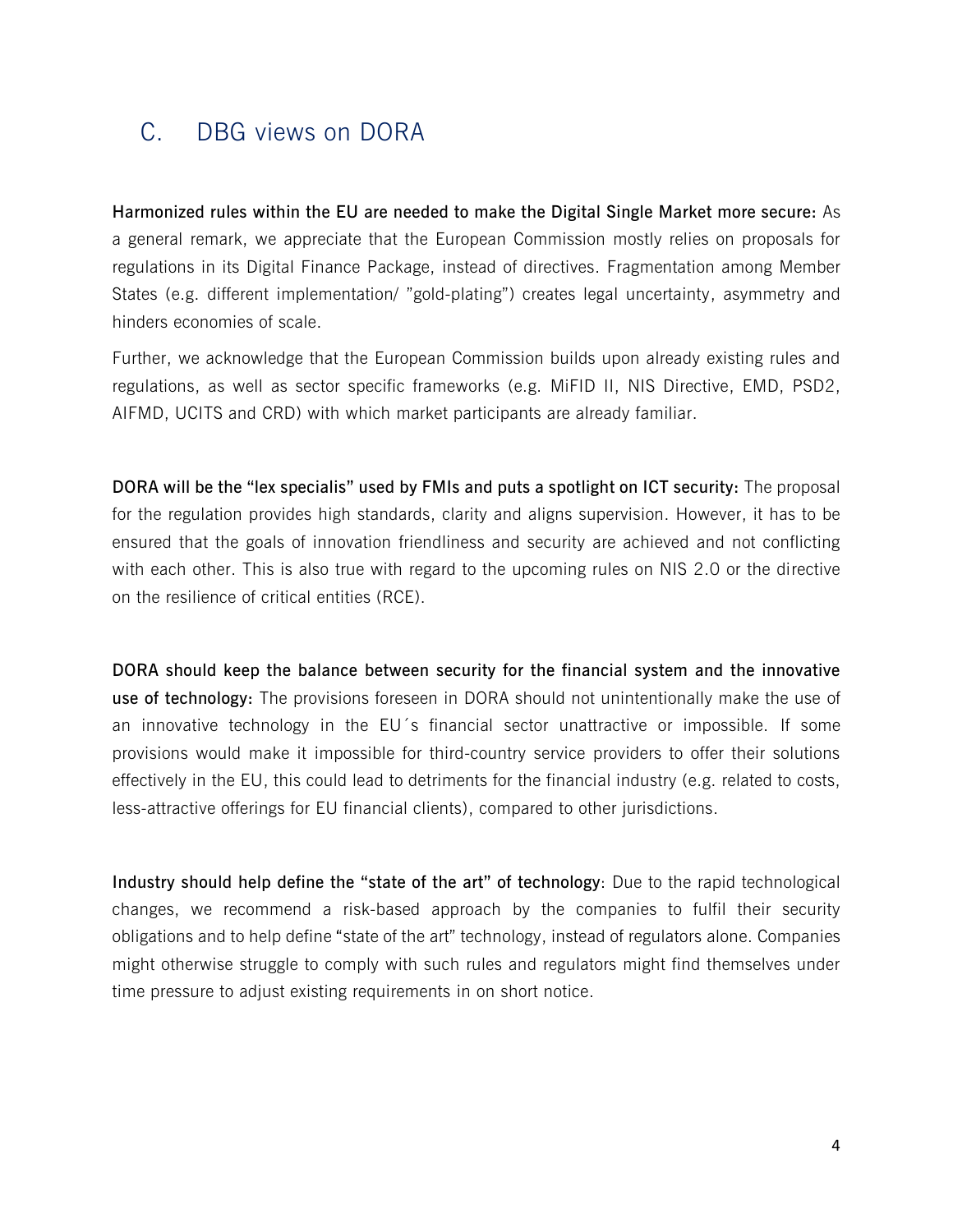**Harmonized rules for cloud outsourcing necessary for the finance sector**: We appreciate that DORA foresees dedicated rules for "critical ICT third-party service provider" including cloud service providers, which will lead to a more harmonized approach (see Art. 28ff.). This is an important step to mitigate fragmentation on outsourcing, hindering the usage of this technology and the respective services. This is not only relevant for the financial sector, but for the economy as a whole. However, further clarification and ideally alignment is needed to answer the question how DORA would relate to outsourcing guidelines already published by ESAs and other authorities.

**Voluntary standard contract clauses are appreciated**: We appreciate that the European Commission facilitates the use of voluntary standard contract clauses, as some elements of the contractual relationships between CSPs and firms can be standardized (see recital 55). This eases the adoption of cloud technology-based services.

However, it is still problematic to procure/adopt new and innovative cloud solutions as it takes a long time to ensure that these new services are regulatory compliant. Some provisions for CSPs might be too prescriptive and would inevitably lead to regulatory obstacles for these companies. Policymakers should carefully balance obligations, especially for third country CSPs.

Further, compliance to the General Data Protection Regulation (GDPR) by ICT-third party service providers or sub-contractors should be mentioned as a requirement in the Key Contractual provisions (Art.27).

**We welcome that the principle of proportionality is addressed, but fear too prescriptive rules**: The explanatory memorandum states: "*The proposed rules do not go beyond what is necessary in order to achieve the objectives of the proposal*". However, the respective qualitative and quantitative criteria have to be evaluated carefully, given that different companies are of different sizes and inherent risk exposures. A "one-size fits all" approach does not "fit" all and increases the burden for companies.

Therefore, we would be cautious towards overly prescriptive technological measures which would rapidly be outdated due to technological evolution. While there is a need for a coordinated approach on cyber-resilience, when considering further regulatory requirements in this space it is important that flexible innovation is safeguarded. Hence a risk-based and proportionate approach is needed.

Any requirement to disclose details on cyber resilience should be conducted carefully. A potential approach should be sufficiently broad to encompass multiple cyber risks, avoid recommending technology-specific parameters.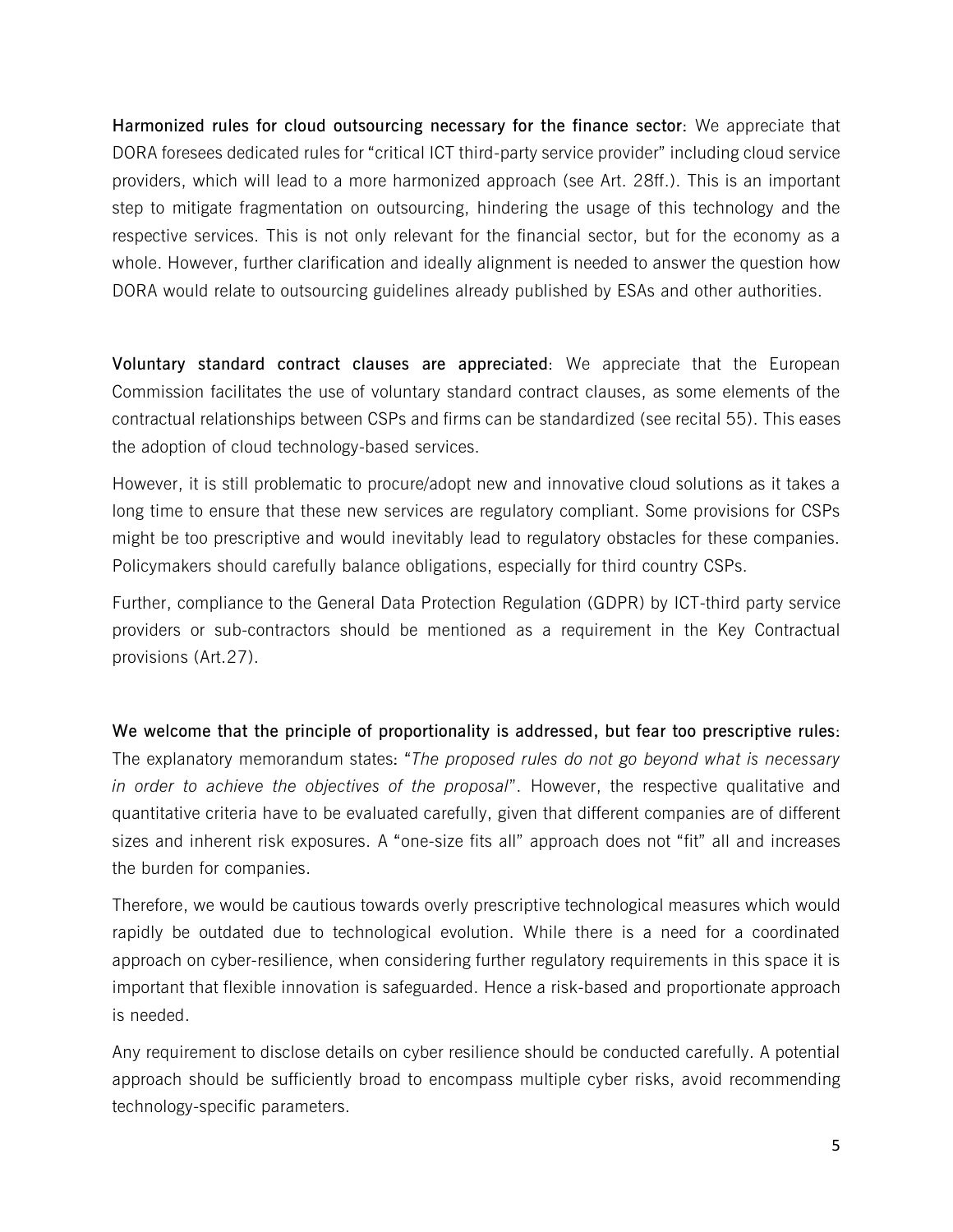Nevertheless, compliance with some sectoral requirements can be challenging, as these are formulated in an excessively broad language. More detailed, but not technology-prescriptive, requirements would be helpful from an operational perspective and would foster supervisory convergence by creating a clear baseline framework. As a general remark, we would appreciate if DORA would be more precise in the security goals, entities have to achieve and less prescriptive in the ways how to achieve them.

**The precedence of sector specific financial regulation against horizontal rules is welcomed:**  Compliance with the existing sectoral/horizontal legislation, such as the Network and Information Security (NIS) Directive, European Critical Infrastructure Directive, MiFID II/ MiFIR, CSDR or GDPR, has increased cyber resilience measures across the financial sector. However, the inclusion of digital operational resilience and/or cyber resilience in most recent legislative measures has led to a cumulation of requirements. Therefore, we appreciate that in the future the interaction of horizontal operational resilience frameworks with national and/or financial sector frameworks will be streamlined (see recital 16). We appreciate that DORA will be the reference point for IT security for the complete financial sector as a lex specialis.

To further support this effort, we would recommend consistency when streamlining all files. It is important to harmonise these legislations, inter alia the classification of incidents to avoid further duplication of efforts upon compliance and reporting.

**Alignment with global standards on key definitions, international cooperation and acknowledgment of industry initiatives would be beneficial:** As a general remark, we think that in some cases more precise and/or aligned wording would be beneficial to mitigate ambiguities to provide for more clarity. For example:

- Art. 8 (3) states that "state of the art" technology would "guarantee" the security of the means of transfer of information. It is questionable whether any technology could "guarantee" anything. We would rather speak of "enable".
- Another problem would be the term "substantive changes" Art. 10 (5), which should be limited to "changes concerning Disaster Recovery mechanisms".
- Also referring to Art. 10 (1), we think it would be better to clearly have a "Business Continuity" Policy" for business and "ICT Continuity Policy" for ICT-related scope, instead of a "ICT Business Continuity Policy".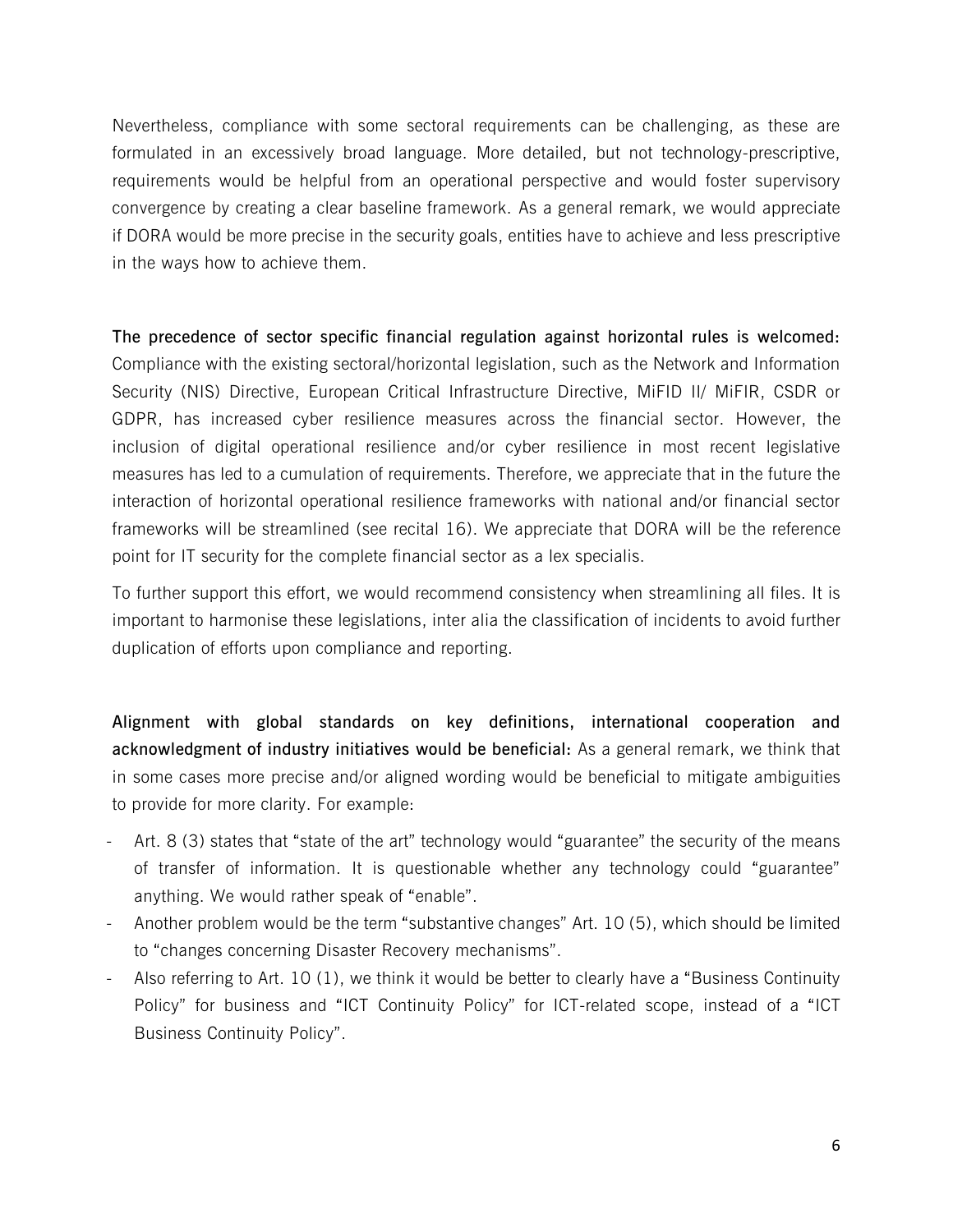- Also, we suggest aligning the terminology of regulation with the wording of international standards like provided from International Standards Organization (ISO) or BCM-specific "Good Practice Guidelines" provided from Business Continuity Institute (BCI). For example, the proposal foresees documented plans in a broad sense, but it would be beneficial to differentiate a "Business Continuity Plan" (planning for continuity of critical functions, an "ICT Continuity Plan" (planning for the recovery of ICT resources that provide services for critical functions and a "Cyber Response Plan" (planning on how to respond to Cyber Attacks.
- Furthermore, in Art. 11 (5) a) the wording on geographical distance is very vague.

Regulatory alignment with global standards could therefore be valuable in order to define key terms comprehensively and more precise.

In addition, we also encourage regulatory cooperation of EU authorities with international regulatory authorities on harmonising requirements and guidance on advanced testing frameworks, which would enable a smooth implementation for firms that operate different entities across borders and in different jurisdictions.

Further, several industry-led initiatives and solutions currently work through sharing experiences, cooperating, and collaborating with industry groups. For example, any proposed security risk management framework should be based on internationally developed standards (e.g. the National Institute of Standards and Technology Cybersecurity Framework (CSF)). Against this background, we would support an approach where certified measures are deemed to be sufficient. That way, a clear harmonised baseline would be defined, acknowledging "state of the art" internationally agreed solutions, thereby improving the overall level of resilience

#### **Some requirements seem at least partially unfeasible, particularly:**

- Art. 11 (3) on backup policies: backup system needs to be directly connected to the main system in order to (e.g.) replicate data. The wording "operating environment different from main one" is very vague and should be made more precise. It should be also made clear that a second geography/location from the same CSP is fulfilling this requirement.
- Art. 21 (4) on general requirements for the performance of digital operational resilience testing: the term "undertaken" is not realistic. These tests must be performed by the staff operating the systems. The wording should be changed into "overseen".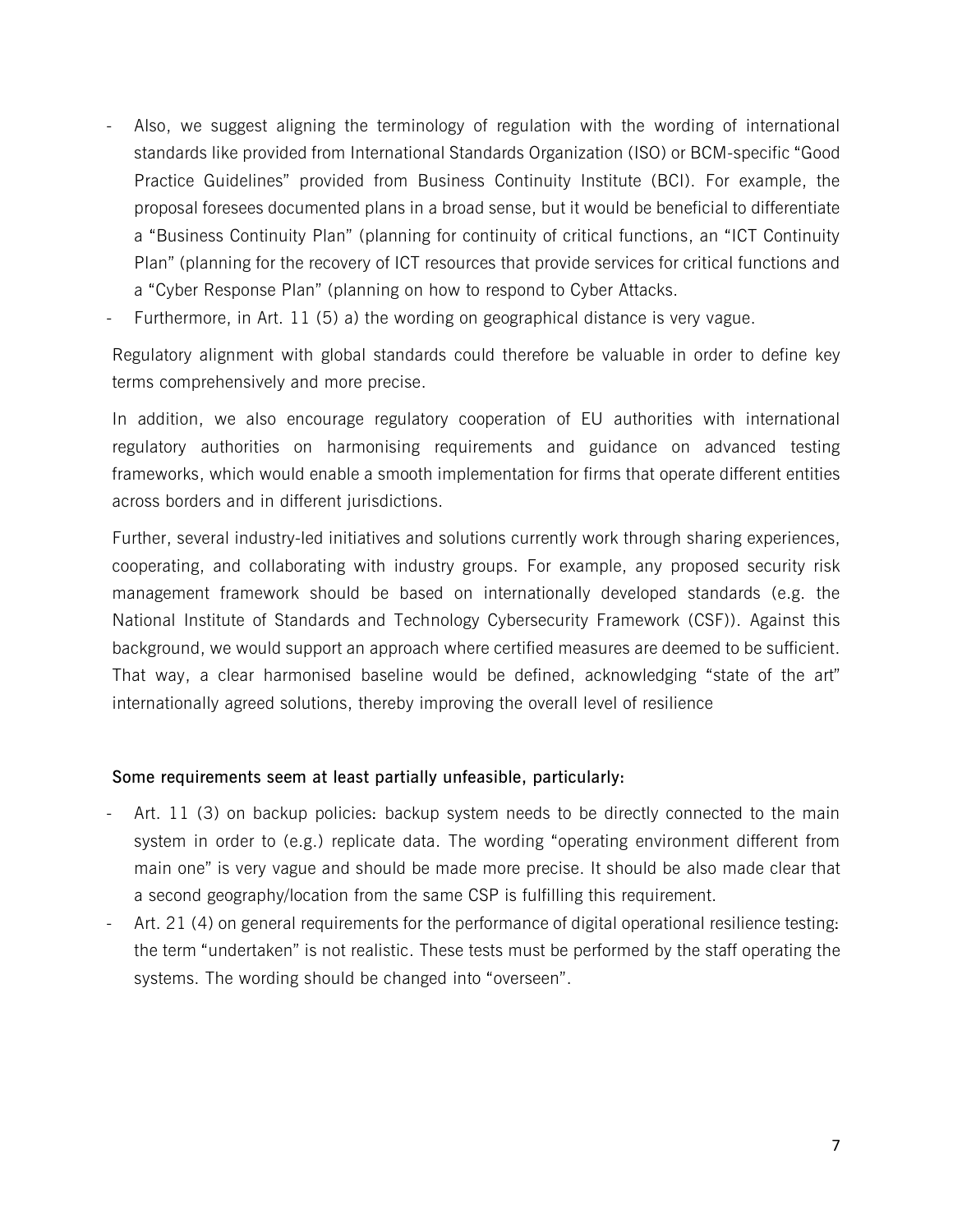- Art. 25 (8) on general principles: the wording "ensure (…) are terminated" is too strict. Financial entities shall be required to evaluate, risk assess and to decide on cancellation, but not automatically have to cancel a contract when e.g. the ICT third-party provider breaches its contractual terms. We would therefore recommend providing more flexibility to the regulated financial entities instead of mandating the termination requirements, as well as harmonising such requirements with other existing rules and guidelines.

**More clarification is needed for the effective assessment of sub-contracting chains:** Art. 26 (2) mandates financial entities to assess whether and how complex chains of sub-contracting may impact their ability to fully monitor the contracted functions, and the ability of competent authorities to effectively supervise the financial entity in that respect. We would suggest providing more clarification on how this requirement should be put into practice, as it seems currently very burdensome operationally and whether this stands in comparison to the overarching goal.

**Conditions on sub-outsourcing in third countries are disproportionate and would hinder global operations:** Provisions foreseen in Art. 31 (1) (d) (iv) could effectively mean financial entities cannot outsource any critical functions to ICT providers, as long as they cannot ensure that there is no sub-outsourcing to third countries. This is not proportional and would effectively rule out use of CSPs for critical functions. Further, in today´s financial industry, the use of third-country service providers is a common practice within "global operations", it is unclear why CSPs should not be effectively allowed to use sub-outsourcers as well to serve their clients.

For example, some financial entities require a "follow the sun" customer support service for their cloud architecture, i.e. customer support service available on a 24 h/7 days basis. To operationalize this model, ICTs provider often need to rely on its operations from another location. However, the DORA provisions would mean that EU financial firms could no longer have this option, unlike their non-EU competitors.

**The designation of critical ICT third-party service providers seems not fully defined:** Art. 28 states that the ESAs, through the Joint Committee and upon recommendation from the Oversight Forum shall designate the ICT third-party service providers that are critical for financial entities, and such designation has to be based on a series of criteria, among which the "number of global systemically important institutions (G-SIIs) or other systemically important institutions (O-SIIs) that rely on the respective ICT third-party service provider".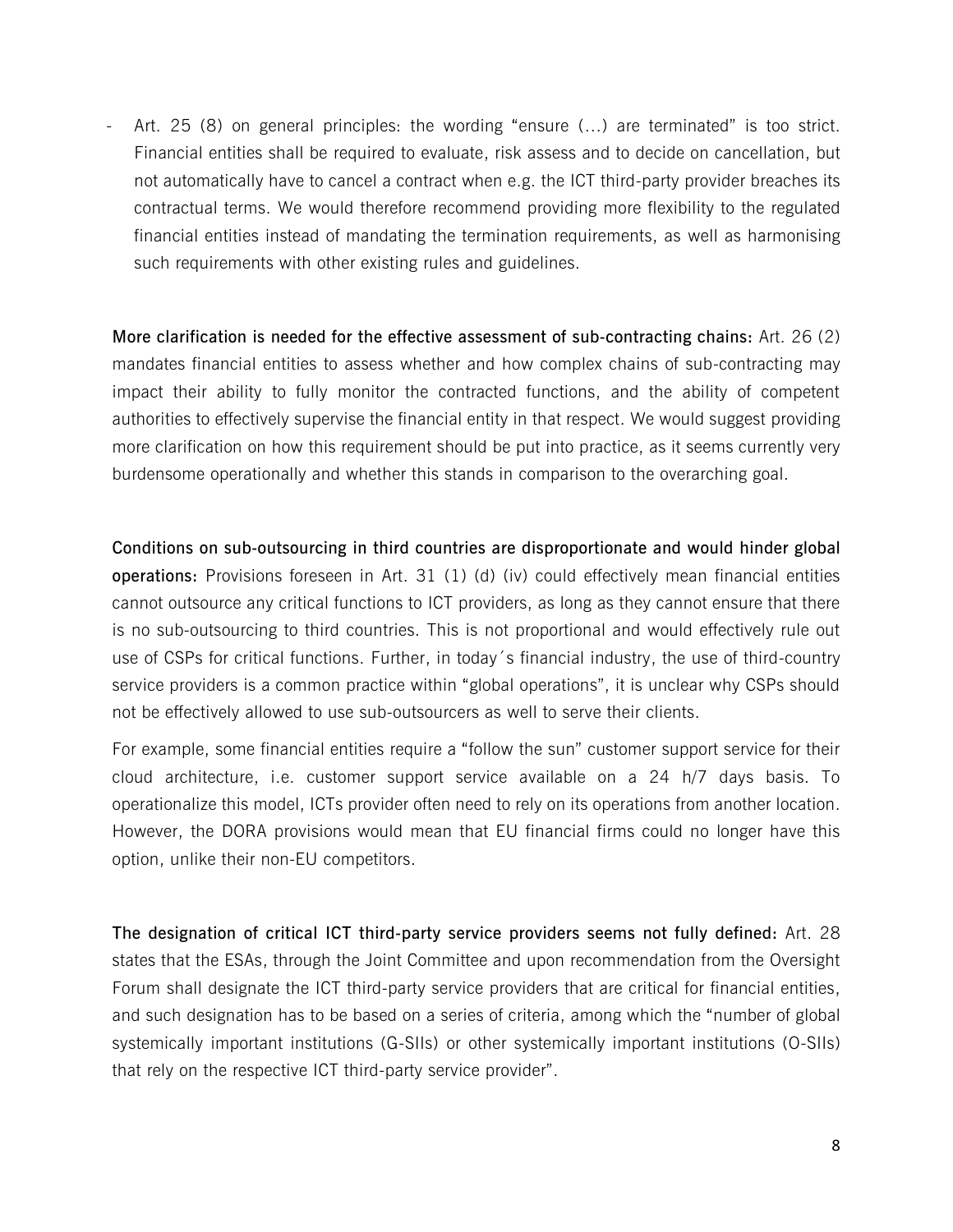However, we believe that such definition is not precise enough and would request the European Commission to provide clarifications.

For example, the service providers located in third countries ensuring the "follow the sun" service availability could themselves be considered ICT-third party providers based on the criteria in Art. 28 (2) c), as financial entities would rely on them directly or indirectly to maintain service stability. Making use of those providers would be prohibited pursuant to Art. 29 (9). According to Art. 29 (9) financial entities shall not make use of providers established in a third country, which will result in loss of resilience due to lack of "follow the sun" – 24/7 maintenance. This may be the case even if it was an affiliate company of the main contractor. In addition, the interdependence with Art.  $31(1)(d)(iv)$  is unclear.

Additionally, to clarifying the criteria of para. 2, it should be ensured that art. 28 para. 9 does not include affiliate companies, to which sub-outsourcing takes place. This is essential in order to maintain equality of competition regarding non-EU competitors.

**We see significant challenges with regard to critical ICT third party service providers:** The provisions proposed in Art. 28 (9), which would prevent financial entities from using third country ICT third party service providers in case those would be designated as critical, creates significant challenges for the following reasons:

Firstly, it is not possible for financial institutions to determine an ICT provider's status as critical for the financial sector as a whole. This assessment is undertaken by the ESA's Joint Committee, based on information that is not available to individual financial institutions.

Secondly, the provision lacks clarity on how to manage situations in which the designation of a provider as critical takes place in the context of existing contractual arrangements. It should therefore be clarified that the designation of a third-country providers as critical is undertaken by the ESAs and not the financial institutions.

Thirdly, and as stated above, there are not that many providers active that can fully service every cross-border financial service.

Therefore, it is essential that EU financial market participants are not prevented from using non-European providers. Forcing EU financial market participants to make use of EU providers will inhibit their ability to innovate, and to become more efficient. And this will be essential for financial market participants to maintain profitable as mentioned by the ECB, because "Merely adopting advanced technologies to improve internal processes is not enough. Satisfying the needs of sophisticated customers in today's increasingly competitive environment will require innovation to place the focus on the customer service experience."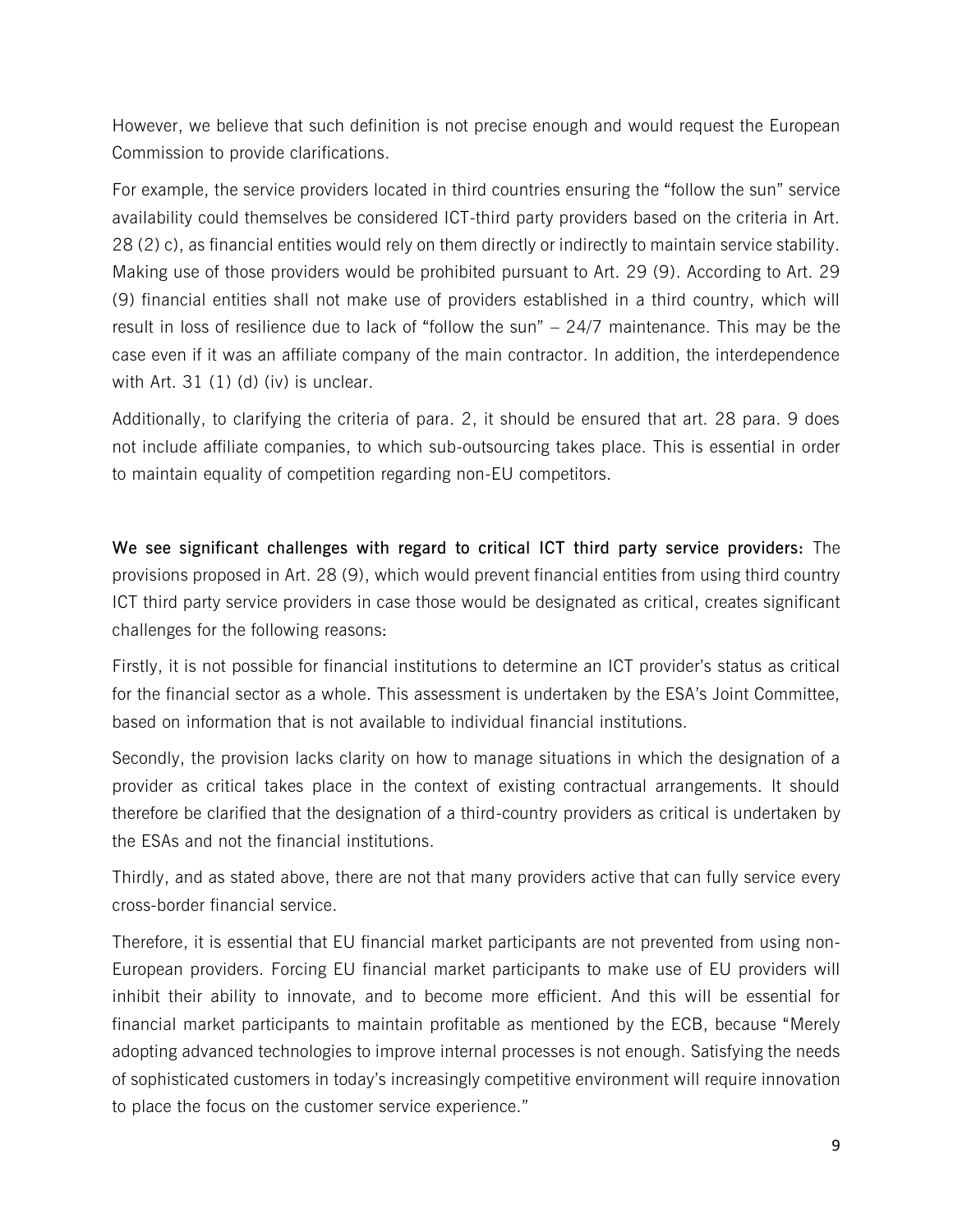**ICT third-party providers should not be obliged to let financial entities take copies of high-risk evidence, but make these available in a secure, non-proliferating way:** Referring to (Art. 27 (2) h-i), we think that for high-risk evidence, e.g. non remedied vulnerabilities, ICT third-party providers have a legitimate interest to avoid clients making copies. However, ICP third-party providers should be obliged to make them available e.g. by means of a secure reading room that customers can access whenever required. Additionally, if authorities would see the need to inspect sites of CSPs, this would reduce the burden for financial entities to visit the CSPs themselves.

**Level 1 provisions should be flexible enough to accommodate the different types of service providers within the scope of the oversight framework for critical third-party providers:** From our point of view, it would be beneficial, if the scope of the proposed oversight regime for critical third-party service providers, as proposed in the Level 1 provisions, would be adaptable enough to accommodate the different types of providers under scope.

Requirements that may seem appropriate for a certain type of provider, may not be suitable for others. For example, in the context of on-site inspections, the provision that would require providers to give hardcopies of records and procedures (Art. 34 (2) b), as well as the ability to seal premises (Art. 35 (2)) could not be suitable to a cloud environment. Further, the powers given under DORA would go beyond those present in the ECB's Supervisory Manual, acknowledging the need for judicial authorization in several Member States in the case of sealing of premises.

**Financial supervisors must be aware of the potential consequences of requesting specific patches from CSPs:** DORA gives the lead overseer some powers to make recommendations to an ICT provider on areas such as patch roll-outs, sub-outsourcing and physical security. Some of those areas are important to a CSP's ability to provide the highest security to its clients across all industry sectors – and a CSP would struggle to implement a security patch roll-out only for its clients in a specific sector. The risk of a financial supervisor asking for a specific patch roll for financial services clients in Europe is that those clients may face lower security standards than other non-EU clients

Measures taken by an EU financial supervisor under DORA power impacting the CSPs' functioning will need to take into account the fact that a CSP serves clients from various sectors and has contractual obligations to protect the security of all those clients' data – including to prevent major cyber threats.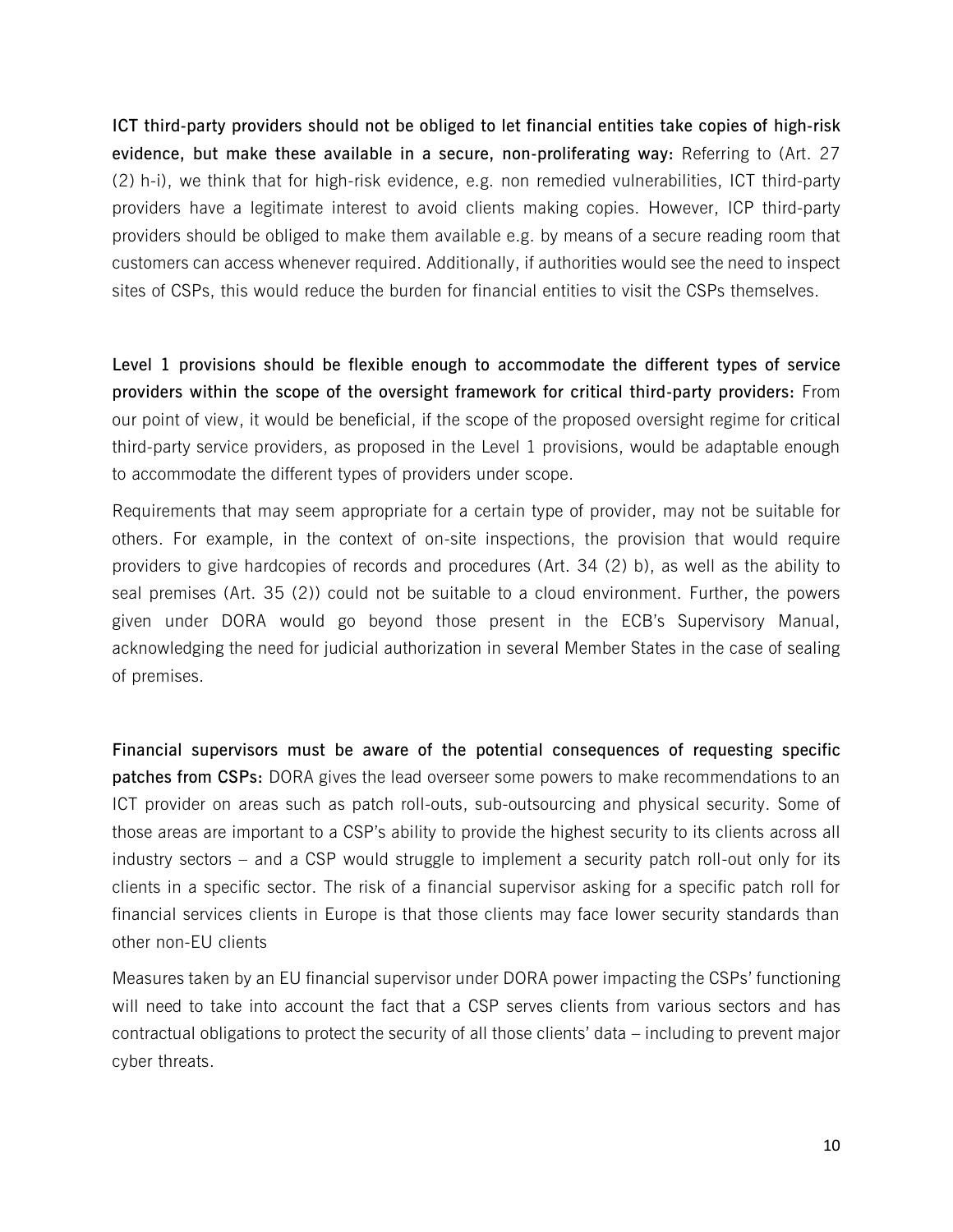**Streamline ICT-related incident reporting and address overlapping reporting requirements and harmonization of testing**: We welcome the intention that the European Commission wants to streamline and harmonize reporting duties mentioned in Art. 17-20: if companies report IT incidents to one competent authority, this authority should share the results/analysis/best practices with (ideally and where appropriate/necessary) supervisors and all market participants.

As local authorities should remain close to market participants, we support the proposal to report incidents on a local level. Overall, the EU should have clear, resilient, and proportionate ICT cybersecurity rules.

We agree that templates and formats need to be harmonised and support the approach taken in Art. 18. Furthermore, regulators across multiple jurisdictions should work to harmonise their testing requirements (such as threat-led penetration testing), and then develop principles and requirements that firms should meet when conducting such tests.

It should be left to the firms to conduct the tests, whereas regulators should ensure that their principles are met and that findings are remediated promptly, without having to be involved in every phase of the testing.

**Specific exit plans and timelines should be considered per service:** DORA gives national financial regulators the power to require customers to temporarily suspend or discontinue the use of ICT provider (Art. 37 (3)). As drafted, and in the context of cloud, this provision could have major impact on EU financial firms, whose business models are based on their ability to build services on the cloud and for whom a sudden request to discontinue use of their preferred ICT provider might be a major business disruption. Further, the threat of suspension and termination of contracts would be a disincentive for EU firms' digitalization efforts, as it would add uncertainty to their investment decisions. Therefore, we recommend to amend the article to consider specific exit plans and timelines per service, ensuring a safe and reasonable transition of a service before it is suspended.

**Threat-led penetration tests should explicitly be allowed to also be performed by the financial entity itself:** We appreciate that testing methods like "penetration testing" and "red team testing" are foreseen in the proposal. However, from our point of view, it should be explicitly be allowed for a financial entity to perform e.g. thread lead penetration tests by itself, if certain criteria are met (e.g. Art. 23, 24 a) and b)).